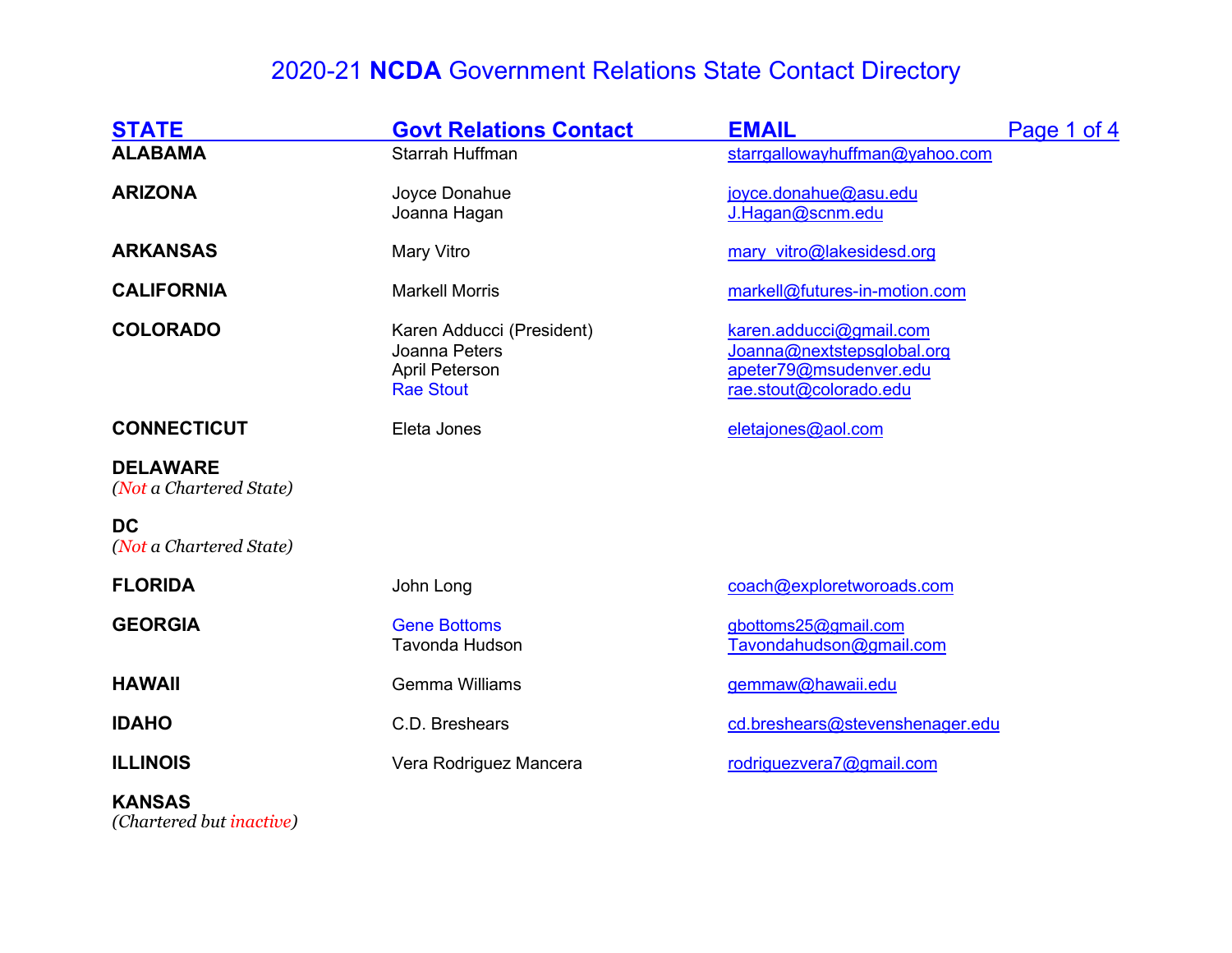| <b>STATE</b>                                           | <b>Govt Relations Contact</b>                                                       | <b>EMAIL</b>                                                                                      | Page 2 of 4 |
|--------------------------------------------------------|-------------------------------------------------------------------------------------|---------------------------------------------------------------------------------------------------|-------------|
| <b>KENTUCKY</b>                                        | <b>Michael Taylor</b>                                                               | michael.taylor@eku.edu                                                                            |             |
| <b>LOUISIANA</b>                                       | Lauren Landry                                                                       | landrycounseling@gmail.com                                                                        |             |
| <b>MAINE</b>                                           | Kim Moore<br>Amy Jaffe                                                              | kmoore.maine@gmail.com<br>amyjaffe@gmail.com                                                      |             |
| <b>MARYLAND</b>                                        | <b>Diana Bailey</b><br><b>Niel Carey</b><br><b>Natalie Kauffman</b><br>Karol Taylor | dibailey@comcast.net<br>Enielcarey@aol.com<br>KauffmanNcareers@aol.com<br>karoltaylor@verizon.net |             |
| <b>MASSACHUSETTS</b>                                   | <b>Edward Colozzi</b>                                                               | careercoachcolozzi@verizon.net                                                                    |             |
| <b>MICHIGAN</b>                                        | <b>April Calkovsky</b>                                                              | acalkovs@emich.edu                                                                                |             |
| <b>MINNESOTA</b>                                       | Donna Bennett                                                                       | db@donnambennett.com                                                                              |             |
| <b>MISSISSIPPI</b><br>(Chartered but <i>inactive</i> ) |                                                                                     |                                                                                                   |             |
| <b>MISSOURI</b>                                        | Amanda Russell                                                                      | ambarto@siue.edu                                                                                  |             |
| <b>NEW HAMPSHIRE/VERMONT</b>                           | Angela Bourassa                                                                     | abourassa@mansd.org                                                                               |             |
| <b>NEW JERSEY</b>                                      | Rosario Pipitone                                                                    | PresidentNcda@gmail.com                                                                           |             |
| <b>NEW MEXICO</b>                                      | <b>Brenden Kennedy</b><br><b>Charles Lehman</b>                                     | bkennedy17@cnm.edu<br>CharlesJ.Lehman@gmail.com                                                   |             |
| <b>NEW YORK</b>                                        | Vera Chapman                                                                        | veravchapman@gmail.com                                                                            |             |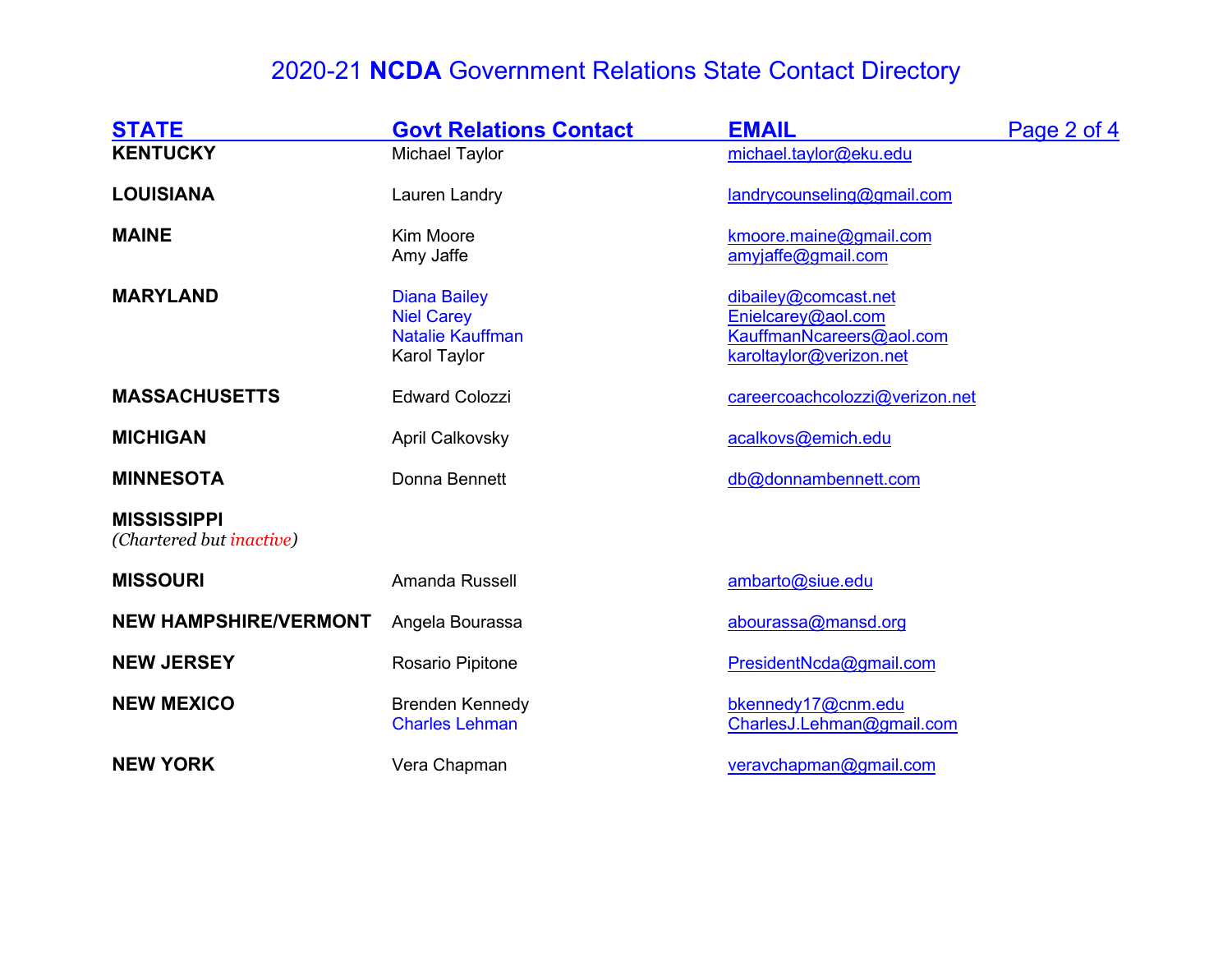| <b>STATE</b>                                   | <b>Govt Relations Contact</b>                                                        | <b>EMAIL</b>                                                                                 | Page 3 of 4 |
|------------------------------------------------|--------------------------------------------------------------------------------------|----------------------------------------------------------------------------------------------|-------------|
| <b>NORTH CAROLINA</b>                          | <b>Mike Marlowe</b><br><b>Amy Schroeder</b>                                          | michaelimarlowe@gmail.com<br>APolicastro49@outlook.com                                       |             |
| <b>NORTH DAKOTA</b>                            | Alison Orgaard                                                                       | Alison.orgaard@k12.nd.us                                                                     |             |
| <b>OHIO</b>                                    | (Mandi) Amanda Hummell<br>Kim Smith                                                  | hummelas@tiffin.edu<br>kim.smith@wright.edu                                                  |             |
| <b>OREGON</b>                                  | <b>Tina Harney</b>                                                                   | christinaharney6@gmail.com                                                                   |             |
| <b>PENNSYLVANIA</b>                            | <b>Latara Jones</b><br>Craig Toedtman                                                | Goldie.flossie@yahoo.com<br>craigt@rdcinc.com                                                |             |
| <b>RHODE ISLAND</b>                            | Julie Piccolo                                                                        | JulieP@pha-providence.com                                                                    |             |
| <b>SOUTH CAROLINA</b>                          | Melyssa Harrison<br><b>Aubrey Sejuit</b>                                             | FastTrackCDF@gmail.com<br>alstover@syr.edu                                                   |             |
| <b>SOUTH DAKOTA</b><br>(Not a Chartered State) |                                                                                      |                                                                                              |             |
| <b>TENNESSEE</b>                               | <b>Tim Rose</b>                                                                      | trosefour@gmail.com                                                                          |             |
| <b>TEXAS</b>                                   | <b>Cheri Butler</b><br>Abiola Dipeolu                                                | cbutler0923@gmail.com<br>dipeolua@gmail.com                                                  |             |
| <b>UTAH</b>                                    |                                                                                      | alex.johnson@davistech.edu                                                                   |             |
| <b>VERMONT/NEW HAMPSHIRE</b> (see page 2)      |                                                                                      |                                                                                              |             |
| <b>VIRGINIA</b>                                | <b>Rebecca Dedmond</b><br>Amanda Flora<br><b>Steve Myers</b><br><b>Shelley White</b> | rdedmond@gwu.edu<br>agflora@gmail.com<br>Steven.myers.lpc@gmail.com<br>shelley white@msn.com |             |